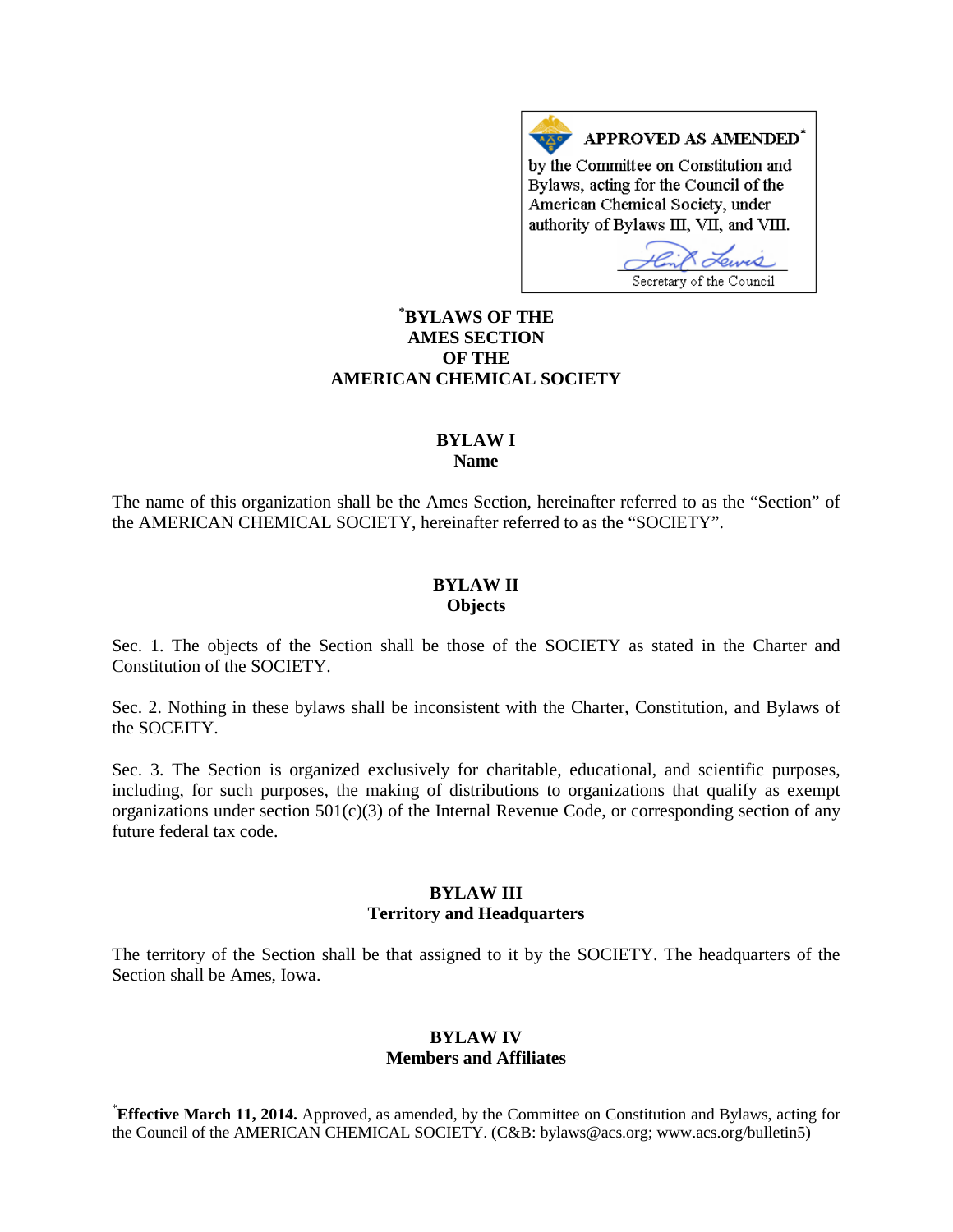Sec. 1. The rolls of the Section shall include those MEMBERS, STUDENT MEMBERS and Society Affiliates of the SOCIETY residing within the territory of the Section, provided that exceptions to this rule shall be made in conformity with the Constitution and Bylaws of the SOCIETY.

Sec 2. The section may have Local Section Affiliates as authorized in the Constitution and Bylaws of the SOCIETY.

Sec. 3. Members and affiliates shall have such rights and privileges as are accorded them by the Constitution and Bylaws of the SOCIETY. Society Affiliates may not vote for or hold an elective position of the Section, vote on Articles of Incorporation and bylaws of the Section, or serve as a voting member of the Executive Committee. Local Section Affiliates may not vote for or hold an elective position of the Section, vote on Articles of Incorporation and bylaws of the Section, or serve as a member of the Executive Committee.

## **BYLAW V**

# **Officers, Executive Committee, and Councilors**

Sec. 1. The officers of the Section shall be a Chair, Chair-Elect, Secretary and Treasurer. The offices of Secretary and Treasurer may be held by the same person.

Sec. 2. The Section shall have Councilors and Alternate Councilors as provided in the Constitution and Bylaws of the SOCIETY.

Sec. 3. The Executive Committee shall consist of the officers of the Section, the Immediate Past Chair, the Councilors, the Alternate Councilors, and three Members-at-Large elected one each year for a term of three years.

Sec. 4. All officers, Councilors, Alternate Councilors, and other persons elected by the members, shall be chosen from the MEMBERS.

### **BYLAW VI Manner of Election and Terms of Office**

Sec. 1. Elected officers of the Section shall serve for a term of one year beginning on January 1 or until their successors are elected. The Chair-Elect shall succeed to the office of Chair upon the completion of the term of office.

Sec. 2. Councilors and Alternate Councilors shall be elected for a term of three years beginning on January 1.

Sec. 3. In the event of a vacancy in the office of Chair, the Chair-Elect shall assume the added duties of the Chair for the unexpired term. All other vacancies shall be filled by the Executive Committee by interim appointment for the period up to the next annual election, at which time the Section shall elect a MEMBER to fill out the unexpired term, if any. In the event the office of Chair-Elect is filled by such interim appointment, the Section shall elect both a Chair and a Chair-Elect at its next annual election.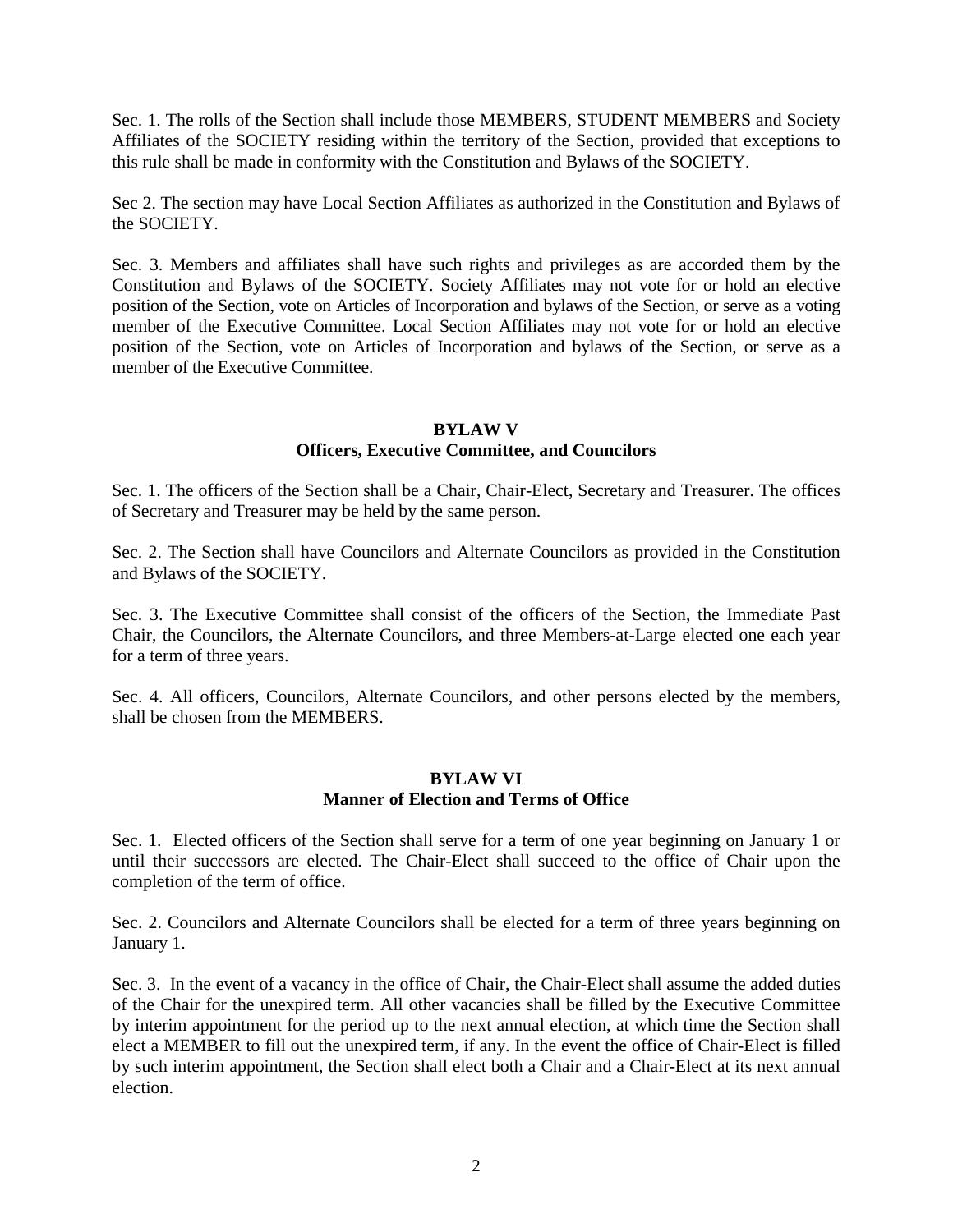Sec. 4. Prior to October 1 of each year, the Chair shall appoint a Nominating Committee of not less than three members to furnish nominees for all elective offices and positions in which vacancies will occur during the ensuing year as described elsewhere in these bylaws.

Sec. 5. The report of the Nominating Committee shall be made to a meeting of the Section and nominations for any office may be made by any member from the floor The Secretary shall, not later than ten days thereafter, post the list of all nominees, including any additional nominations made at the meeting on the Section website. A notice of this posting will be sent all members of the Section. The election ballot shall be distributed to all members in a manner that ensures (1) fair balloting that is open to all eligible members, (2) anonymity, (3) protection against fraudulent balloting, (4) ballot archiving, and (5) timely reporting and archiving of balloting results.

Sec. 6. All valid ballots cast and received by the Secretary within ten days of distribution shall be counted and/or verified by three tellers appointed by the Chair, and the tellers shall make appropriate report of the balloting to the Secretary. In case of a tie vote for any elective office, the Executive Committee shall decide between the tie candidates by vote.

### **BYLAW VII Duties of Officers**

Sec. 1. The duties of the officers shall be those customarily performed by such officers, together with those responsibilities prescribed by the Constitution and Bylaws of the SOCIETY and by these bylaws and such other duties as may be assigned from time to time by the Executive Committee.

Sec. 2. The Chair of the Section shall serve as Chair of the Executive Committee and shall appoint all committees authorized in these bylaws or by the Executive Committee.

## **BYLAW VIII Committees**

Sec. 1. There shall be an Executive Committee, a Nominating Committee, and such other committees as may be necessary for the proper conduct of the affairs of the Section.

Sec. 2. The Executive Committee shall be the governing body of the Section and, as such, shall have full power to conduct, manage, and direct the business and affairs of the Section, in accordance with the Constitution and Bylaws of the SOCIETY and these bylaws.

Sec. 3. All committees whose membership is not otherwise provided for in these bylaws shall be appointed by the Chair.

# **BYLAW IX Meetings**

Sec. 1. The Section shall meet upon due notice at such times and places as may suit its convenience.

Sec. 2. A quorum for a business meeting of the Section shall consist of 20 members of the Section. In the absence of a quorum, regular and special meetings shall adjourn to a date.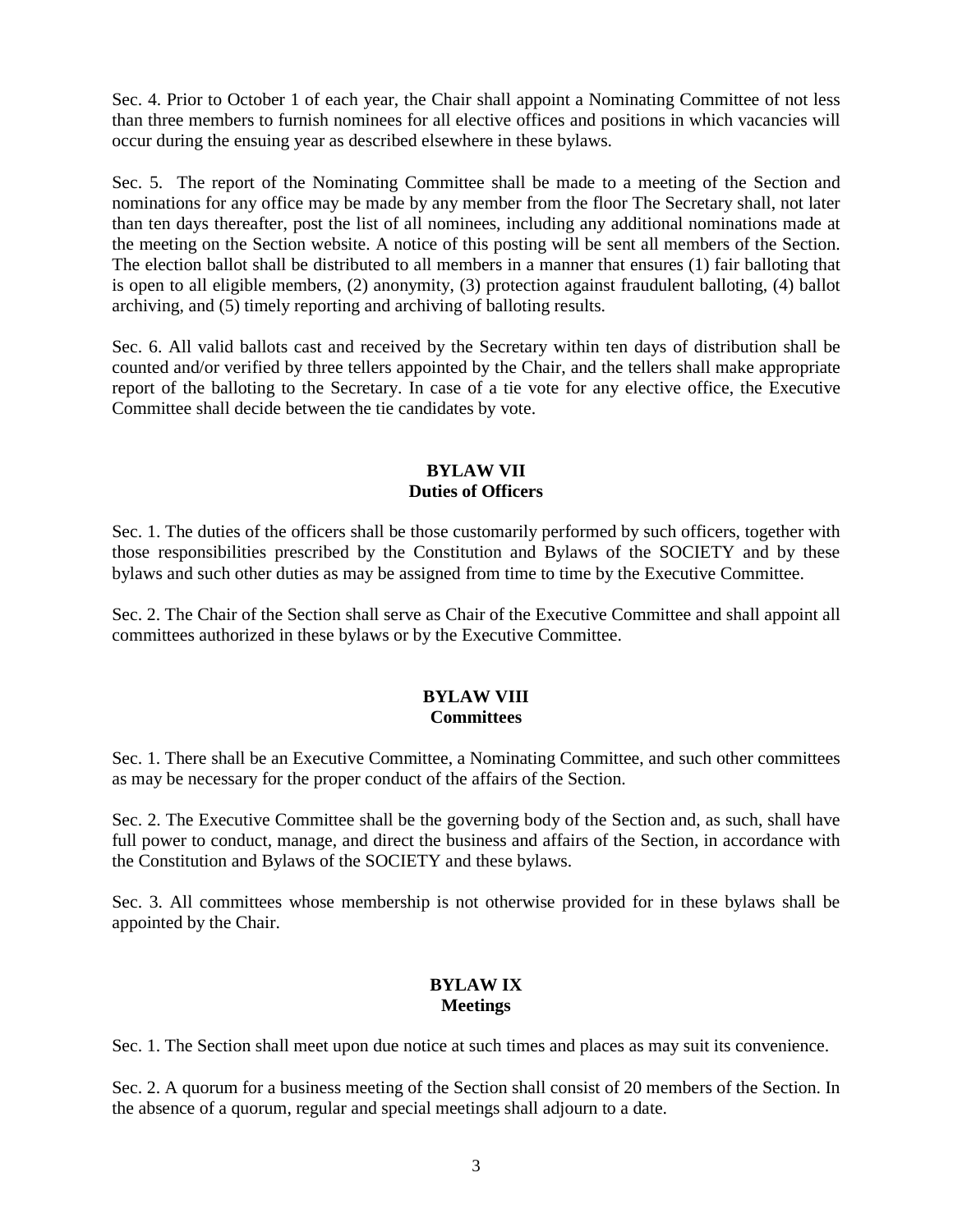Sec. 3. The Executive Committee shall meet upon due notice at such times and places as may suit its convenience, upon call of the Chair or upon request of a majority of its members. The order of business shall be such as the Committee provides from time to time.

Sec. 4. A quorum for an Executive Committee meeting shall consist of a majority of the members of the Committee. In the absence of a quorum, the meeting shall adjourn to a date.

Sec. 5. The Executive Committee shall set the order of business for regular meetings of the Section. The order of business may be suspended by a majority vote of the members present at any regular meeting.

Sec. 6. The parliamentary procedure for all Section meetings, not specifically provided in these bylaws, shall be in accordance with the latest edition of *Robert's Rules of Order Newly Revised*.

#### **BYLAW X Finances**

Sec. 1. Society Affiliates may be assessed annual Section dues in an amount set by the Executive Committee. Members of the Section, except MEMBERS in emeritus status of the SOCIETY, may be assessed voluntary Section dues in an amount set by the Executive Committee.

Sec. 2. A Local Section Affiliate shall retain affiliate status only so long as payment is made of Local Section Affiliate dues, as set by the Executive Committee, of not less than two dollars (\$2.00) per annum.

Sec. 3. The raising and collecting of funds other than dues may be provided by suitable resolution adopted at a regular or special meeting of the Section by a majority vote of the members present. Such funds shall not conflict with any provision of these bylaws or with the Constitution or Bylaws of the SOCIETY.

Sec. 4. Donations or bequests of funds or property may be accepted by suitable resolution adopted at a regular or special meeting of the Section by a majority vote of the members present. Such donations or bequests of funds or property shall not conflict with any provision of these bylaws and with the Constitution and Bylaws of the SOCIETY.

Sec. 5. The Treasurer shall have charge of the funds of the Section, keep an accurate record of all receipts and disbursements, receive dues, and make those disbursements approved by the Executive Committee. The Treasurer shall render an account of all transactions and of the financial condition of the Section to the Executive Committee at times set by the Committee, and shall submit such reports as are required by the Constitution and Bylaws of the SOCIETY.

## **BYLAW XI Amendments**

Sec. 1. A proposed amendment of these bylaws must first be submitted in writing to the Executive Committee. The petition must be signed by at least 10 members or three percent of the members of the Section, whichever is larger. If it is approved by a majority of the Executive Committee, the Secretary shall furnish all members of the Section with copies of the proposed amendment accompanied by suitable explanations and a ballot not later than the time at which notice of the next